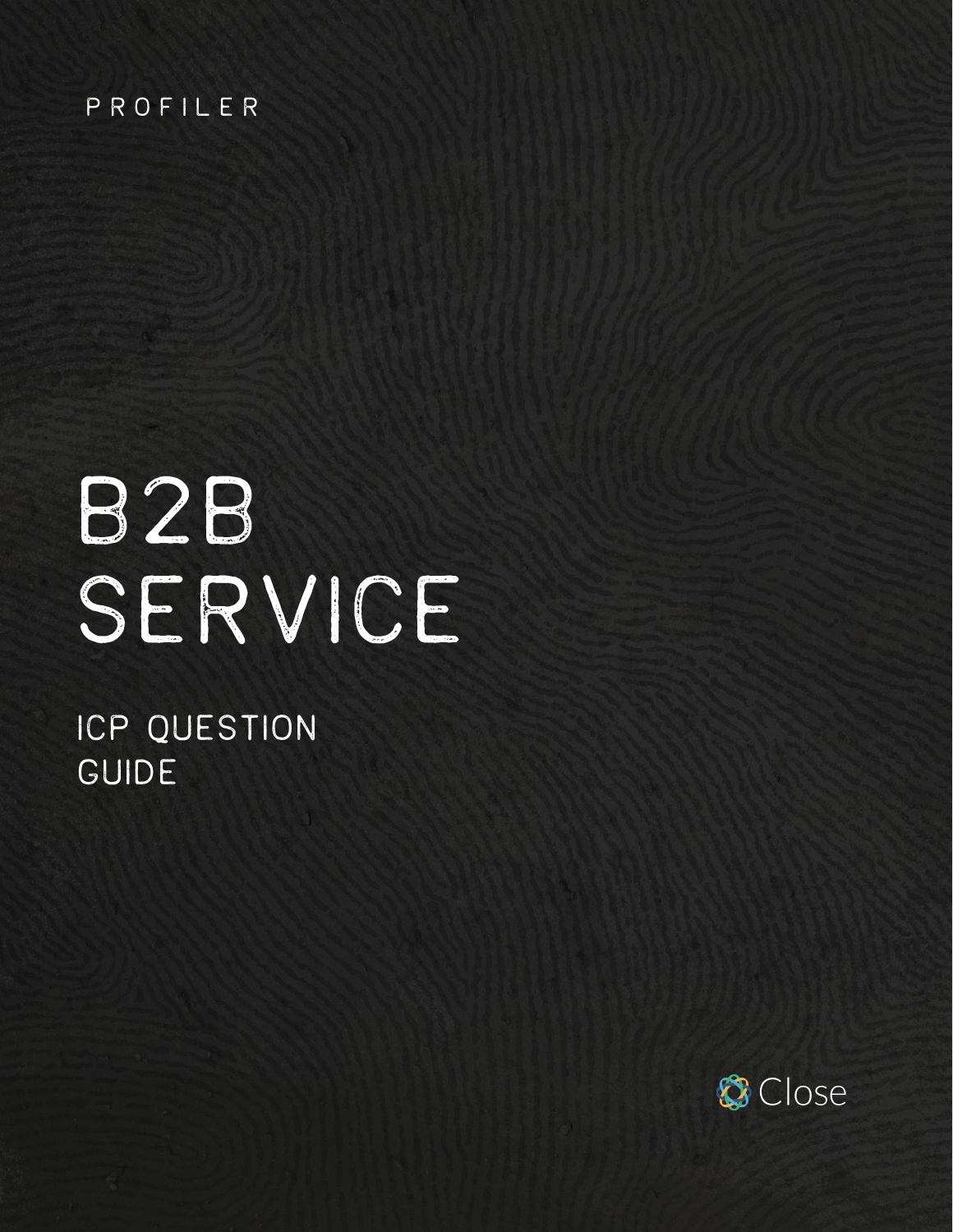#### Demographics and personal data

- **•** What's your age group?
- **•** What's your highest education level?
- **•** How long have you been working in [field]?
- **•** What's your job title?
- **•** What team do you work with?
- **•** What other services does your company or team use regularly?
- **•** Who do you report to?
- **•** How is your success at work measured?
- **•** Where do you go for information to solve problems at work?
- **•** How do you stay up-to-date with current news and updates in your industry?
- **•** What are your favorite groups (online or offline) to chat with peers and give and receive advice?
- **•** Where do you search for new service providers?
- **•** Is it part of your job to search for new service providers?

#### Company

**•** What's your company size (number of employees)?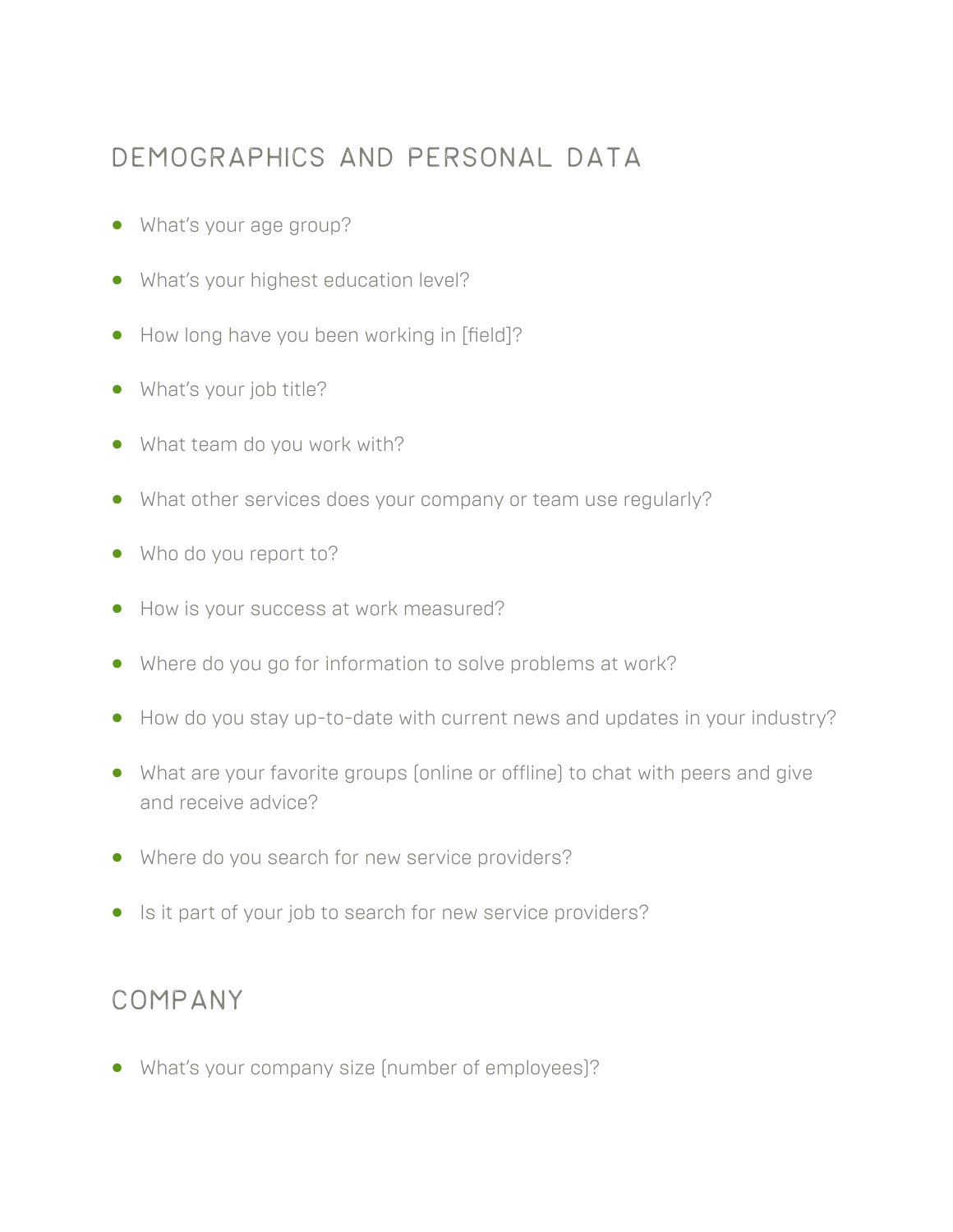- **•** What is your industry?
- **•** Who is your main customer base?

### Goals

- **•** What are your company's goals for this quarter or year?
- **•** What are your team's goals for this quarter or year?
- What are the company's long-term goals?
- **•** What are your team's long-term goals?
- **•** How does working with [your service] help your team or company reach those goals?

### Challenges and pain points

- **•** How have recent industry trends and world events affected your business?
- **•** What are the main challenges you face in reaching your goals?
- **•** What are the main challenges your team faces in reaching their goals?
- **•** What problems are affecting your team's ability to reach their goals?
- **•** How does using [your service] help you overcome those challenges?
- **•** What challenges were you facing before you started using [your service]?
- **•** What was your deadline to solve those main challenges/problems?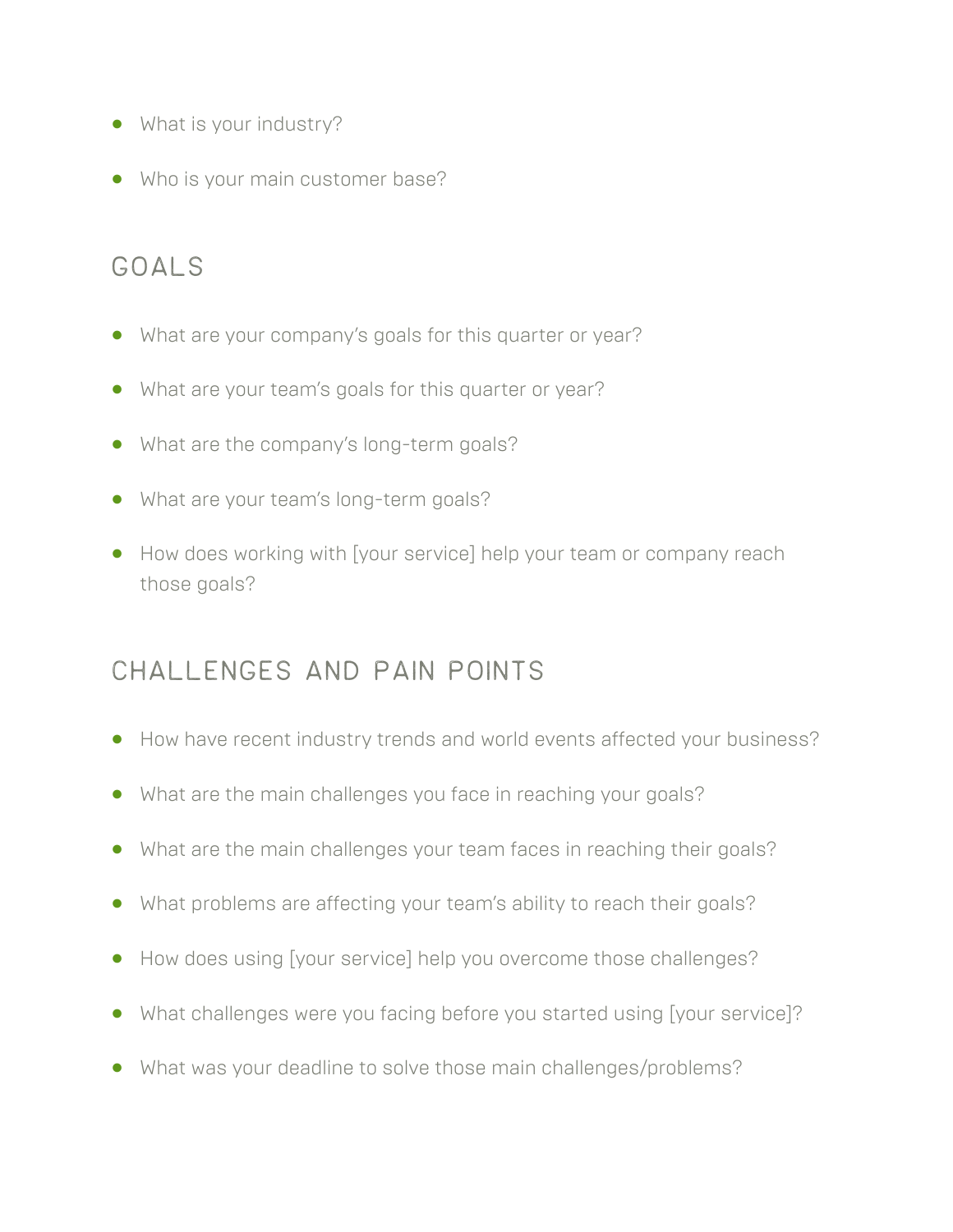- **•** Who in your company or team was working to solve those issues?
- **•** What's one thing that could make your job easier or more enjoyable?
- **•** What's your least favorite part of your job?
- **•** What takes up the most time in your day?

## Price sensitivity

- **•** How much budget does your team have for [type of service]?
- **•** At what price would you consider a [type of service] to be so expensive that you would not consider buying it?
- **•** At what price would you consider a [type of service] to be so cheap that you doubt the quality of it?
- **•** At what price would you consider a [type of service] to be somewhat expensive, but still an option?
- **•** At what price would you consider a [type of service] to be a great deal?

### Decision factors and purchase process

- **•** Do you make all purchase decisions for your team?
- **•** If not, who makes purchase decisions for your team?
- **•** Where did you first hear about [your service]?
- **•** Why did you decide to purchase then?